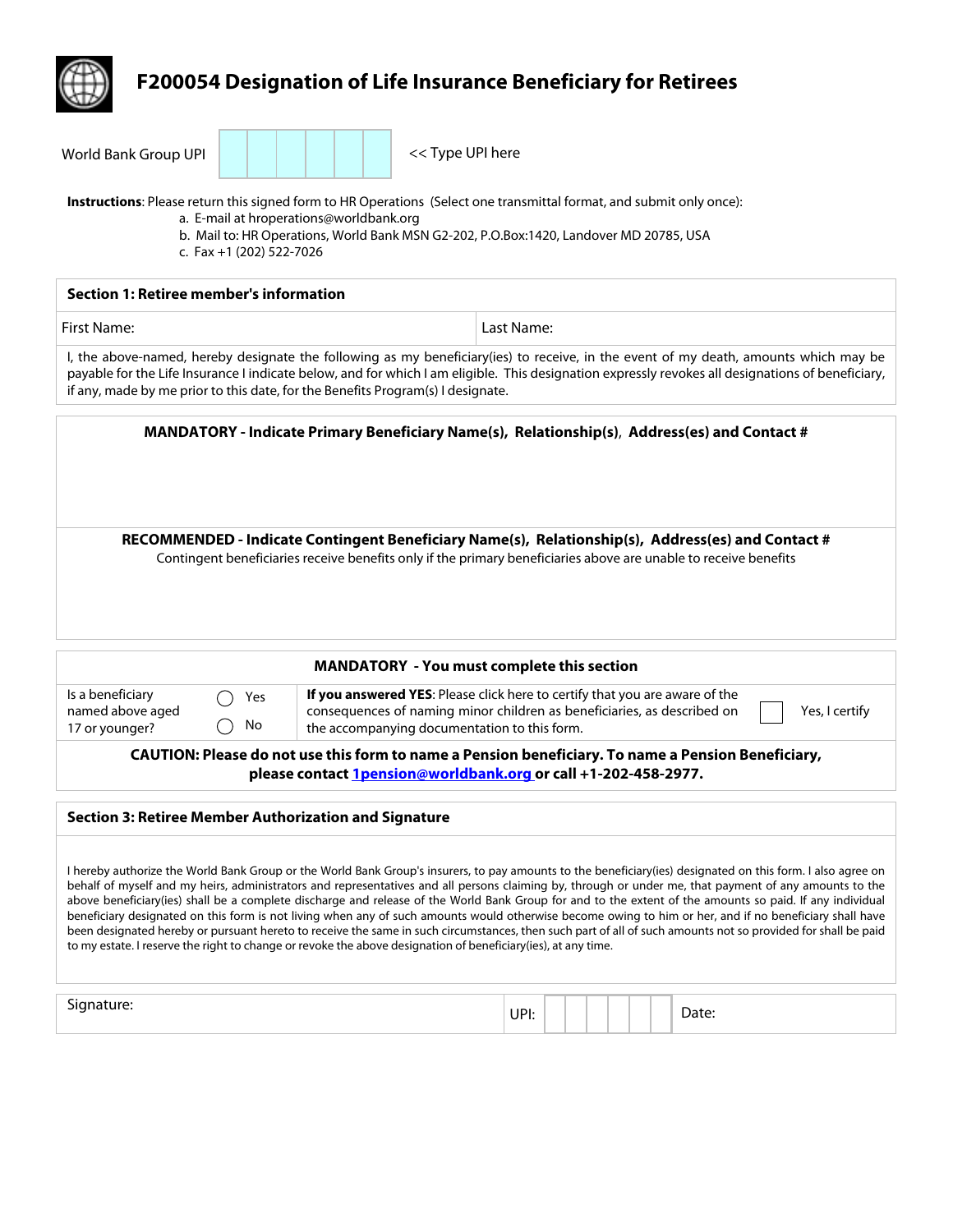# **Completing the Form for Designation of Beneficiary for Retiree**

# **Common mistakes on Form F200054**

### ¸ **Minor child listed as beneficiary**

Minor child(ren) should not be designated as beneficiary because of minors' general legal incapacity. When a guardianship or trust for such children is or has been established by will or other appropriate legally bind instrument, we recommend obtaining legal advice concerning designation of beneficiaries so as to ensure that the use and benefit of the proceeds go for the children.

### ¸ **Bank/lender listed as beneficiary to use insurance as loan collateral**

Insurance proceeds can not directly pay off loans. You should either create a trust as your beneficiary with instructions to pay off your debts, or name your estate as beneficiary and create a will to divide your assets.

### ¸ **Too many contingent beneficiaries listed**

You should name a contingent beneficiary in the event your primary beneficiary predeceases you, but keep it simple! Use the samples provided below.

### ¸ **No contingent beneficiary listed**

Make sure you specify your wishes if your primary beneficiary pre-deceases or co-deceases you.

# ¸ **Charity or institution listed as beneficiary**

Full name, address, phone, fax and e-mail address of the beneficiary must be provided.

# **REMINDER**

If you need legal advice, you should contact the Bank Group's legal advisor for a free consultation and referral to a competent attorney in your resident state to draw up a trust, create a will, and designate beneficiaries so that your needs are best served. Contact Jeffrey Silverstein on x81609 and indicate that you are a Bank Group staff member, seeking legal advice and referral.